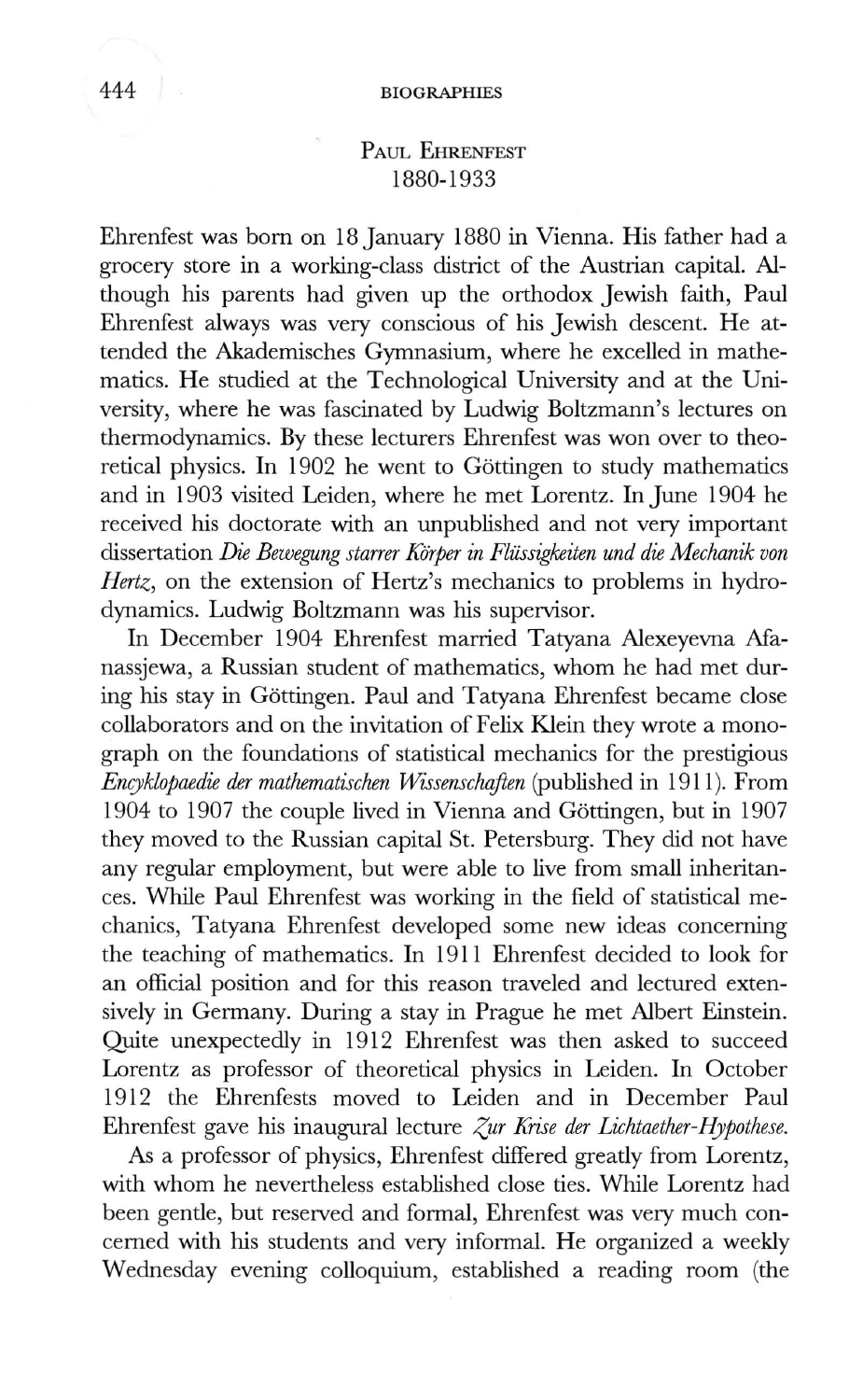## BIOGRAPHIES 445

Bosscha reading room, for which Gottingen had been the model) and maintained close contacts with his students. Prominent Dutch physicists like ].M. Burgers, H.B.G. Casimir, S.A. Goudsmit, G.E. Uhlenbeck and J. Tinbergen drew their inspiration from his lectures, which even according to Einstein were 'peerless'. But his critical abilities, which had led him to a clarification of Boltzmann's theorems, were much better developed than his creative power or his calculating skill. Even his greatest contribution to physics, the adiabatic principle, testifies to this. **In** essence, this principle is mainly the result of a critical analysis of fundamental ideas put forward by Planck and Wien. Ehrenfest had worked on these problems in quantum theory before his call to Leiden and he continued this line of research afterwards. **In** the late 1920's and the early 1930's Ehrenfest worked on the new quantum mechanics and its relationship to classical physics. He also wrote some articles posing some very fundamental questions on the physical and mathematical aspects of quantum mechanics. But in his publications Ehrenfest seldom breaks new ground; he clarifies what has been said by others, he re-formulates a theory, he poses questions nobody had asked before, but a real breakthrough is not to be found in his work.

Ehrenfest was widely respected as a physicist. He traveled all over the world to give lectures, Einstein and Bohr belonged to his closest friends and his house in Leiden was a vital centre of mathematical and physical discussion. Nevertheless, he had always suffered from feelings of inferiority and insufficiency and during the 1920s and early 1930s these feelings intensified. Depressed by the Nazis' coming to power in Germany and confronted with a number of personal problems, Ehrenfest took his own life. He died in Amsterdam on 25 September 1933.

## *Primary works*

*PoggendoifJ,* vol. 5, 324-325; vol. 6, 644; vol. 7B, 1212. *Collected Scientific Papers,* ed. by **MJ.** Klein, intr. by H.B.G. Casimir (Amsterdam, 1959); The conceptual foundations of the statistical approach in mechanics, trans. **MJ.** Moravcsik (Ithaca, 1959); archival material in Museum Boerhaave, Leiden.